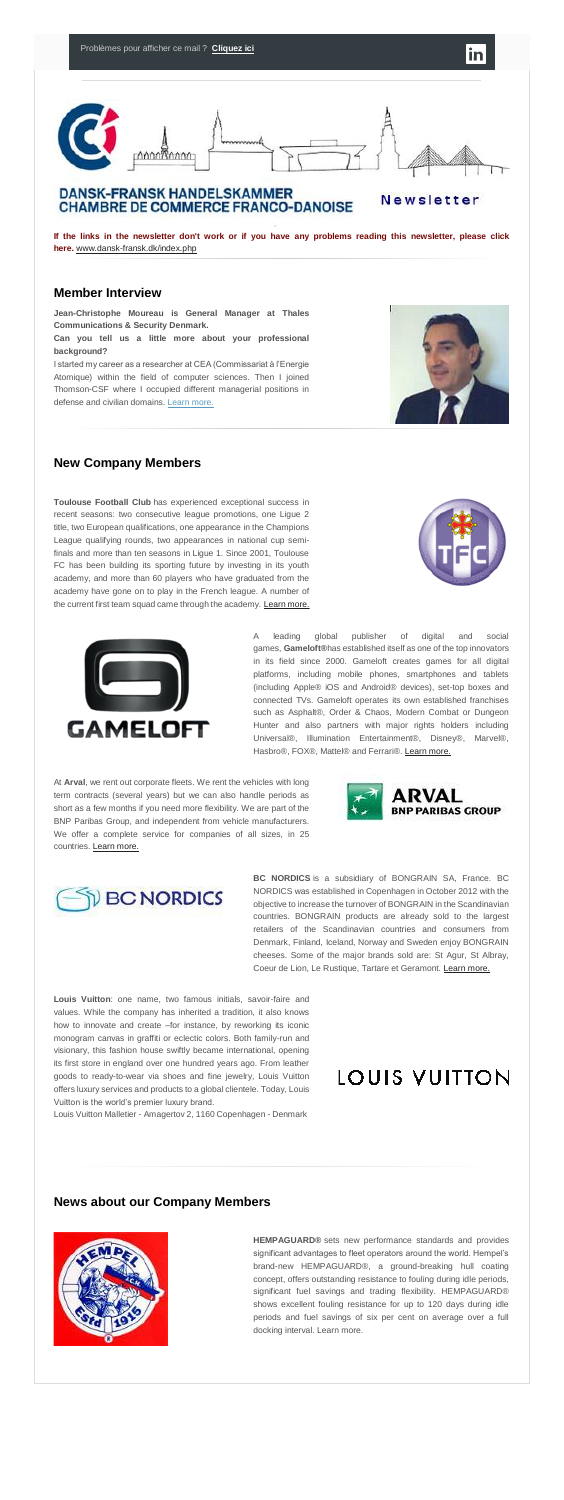

The second edition of **Apéritif à la française in Copenhagen** presents two highlights: a covered market opening during two days for the general public and a French week in restaurants in the Danish capital





Learn more.

# relocare

## **Invitation to Event.**

We want to ensure that expats have a great experience while living, studying, working and staying in Denmark.

A Merger of talent techniques between the **Football industry, the Corporate World, and a Governmental Institution.** The sports industry is very advanced with differentiated talent management. It discovers a talent much sooner and perceives it quite differently than the Corporate World. The Governmental institutions attracts highly skilled talent despite collective bargaining. We believe that we can mutually win the parts of the global fight for **international talent** by merging these techniques. Hence we invite to an event on **19th of July.** Learn more



**SKOV**, a Danish company, is a leader within the international market of climate management and control of animal production. Several articles have been published in French media in recent weeks to highlight the performance of the company and its products. Learn more.

# relocare

Learn more: franskaffaere.dk To book tickets or plan an event: info@franskaffaere.dk

## **Relocare has expanded and now has a new branch office in Jutland!**

In order to provide better service for our clients' growing need for inbound relocation in Jutland, Relocare has established an office in Glyngøre at the JAMO house... and what an office it is! Learn more.

## COPENHAGEN CAPACITY

### **We need you in The Expat Panel**

A place where life is easy for expats. Would you like to help us with that? With more knowledge about expats' positive (and negative) experiences in Denmark, we believe that we can create better initiatives in the future that will match your needs. Learn more.

From October 30 to November 2, you have the possibility of joining**Fransk Affære 2014** at Docken to experience French lifestyle, design and flavors. This year, Fransk Affære offers new



options for companies: a VIP lounge with excellent champagne and food tasting in an elegant and cosy atmosphere, meeting rooms, business breakfast, lunch and dinner... all setups are possible if you want to welcome your partners, customers and co-workers in a French context.

## **Upcoming events**

### **Annual trip Roskilde Cloister - June 14**

Visit a historical Danish monument, meet members in an informal setting and enjoy a pleasant day. As usual, you can invite your family and friends.

Learn more.

In June the Chamber of Commerce will, in collaboration with the Linkedin Group "Connexion Francaise au Danemark", organizean **after-work** in a French bar/restaurant in Copenhagen. Stay connected for the specific date and place.

**French newcomers day - Save the date : September 6**

The Chamber will welcome the French newcomers in Copenhagen on September 6. They will discover the French Embassy, visit the city and develop their network. More information on our website in the comings days.